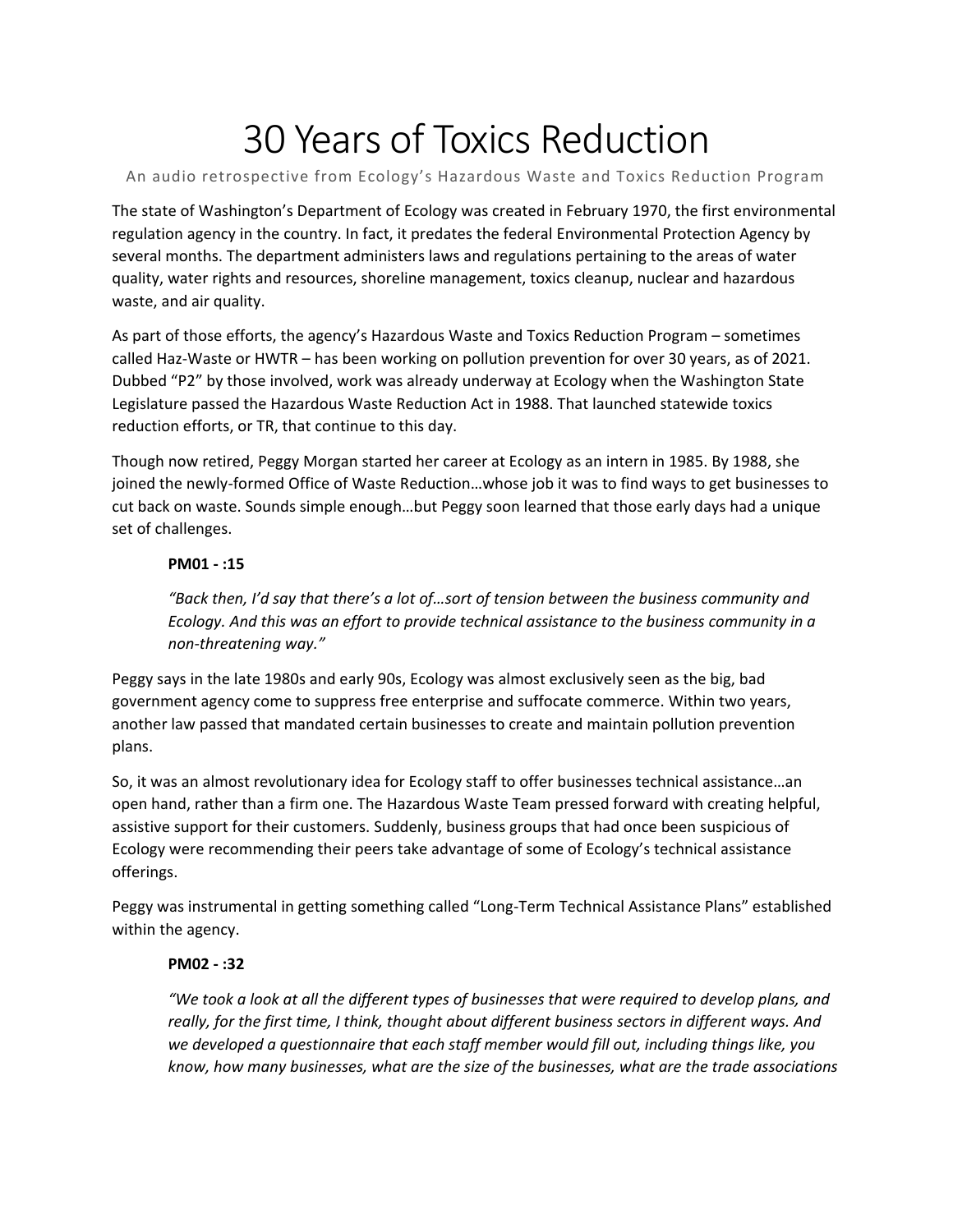*that are out there, trade publications, waste reduction opportunities, and then kind of prioritized from there."*

Reflecting back on those early milestones, Peggy feels that her efforts along with those of hundreds of others, has made a huge difference in protecting human health and the environment in Washington over the course of 30 years.

## **PM03 - :32**

*"The number of pounds of hazardous waste that's no longer generated, and the number of pounds of hazardous substances that are no longer used can now be quantified through those pollution prevention plans and implementation of those plans, and that's something that Ecology was not able to do prior to those plans. Also, just the effect of Ecology working directly with those businesses to develop those plans, I think, has really increased the amount of trust between the industries and Ecology."*

And looking forward, Peggy says Ecology is already well on the road toward the future of toxics reduction in Washington by setting its sights on reducing or restricting the use of hazardous chemicals in products before they're manufactured…stemming the flow upstream, so to speak.

It's been the driving idea behind the efforts of Darin Rice, who has also been with Ecology over 30 years. Darin began his long career at Ecology as a summer intern in 1989, and was quickly hired on as an Environmental Planner the following year. He says once the Toxics Reduction effort began to pick up steam, it really began to take on a life of its own…and he's proud to have been a part of it almost from the very beginning.

### **DR01 – :09**

*"Well, over the years, I've have my hand in pretty much all aspects of the program's work, ranging from cleanup to compliance to toxics reduction."*

Darin says the things he's been most proud of have been the innovations…the things that made a big difference and showed Washington as a national leader. In the early 1990s, that meant starting something that had never been done before at Ecology.

### **DR02 – :25**

*"The newsletter, Hazardous Waste ShopTalk, which was Ecology's first newsletter designed to help the regulated community stay in compliance with our dangerous waste regulations. And one way to do that is to not produce as much dangerous waste in the first place. So that newsletter really became a foundational piece for the program promoting both compliance and pollution prevention for almost three decades."*

Darin says other successful efforts through the years – such as the Better Brakes program, which phases out the amount of copper in brake pads, and the Mercury Switch removal program, designed to pull concentrated mercury out of older vehicles before they reach the junkyard – are highlights because they originated in Washington and have since spread to other states across the country. And these are just a few of numerous initiatives that Darin can name as highlights of pollution prevention and toxics reduction over the past 30 years…like the sector campaigns he started in the 1990s.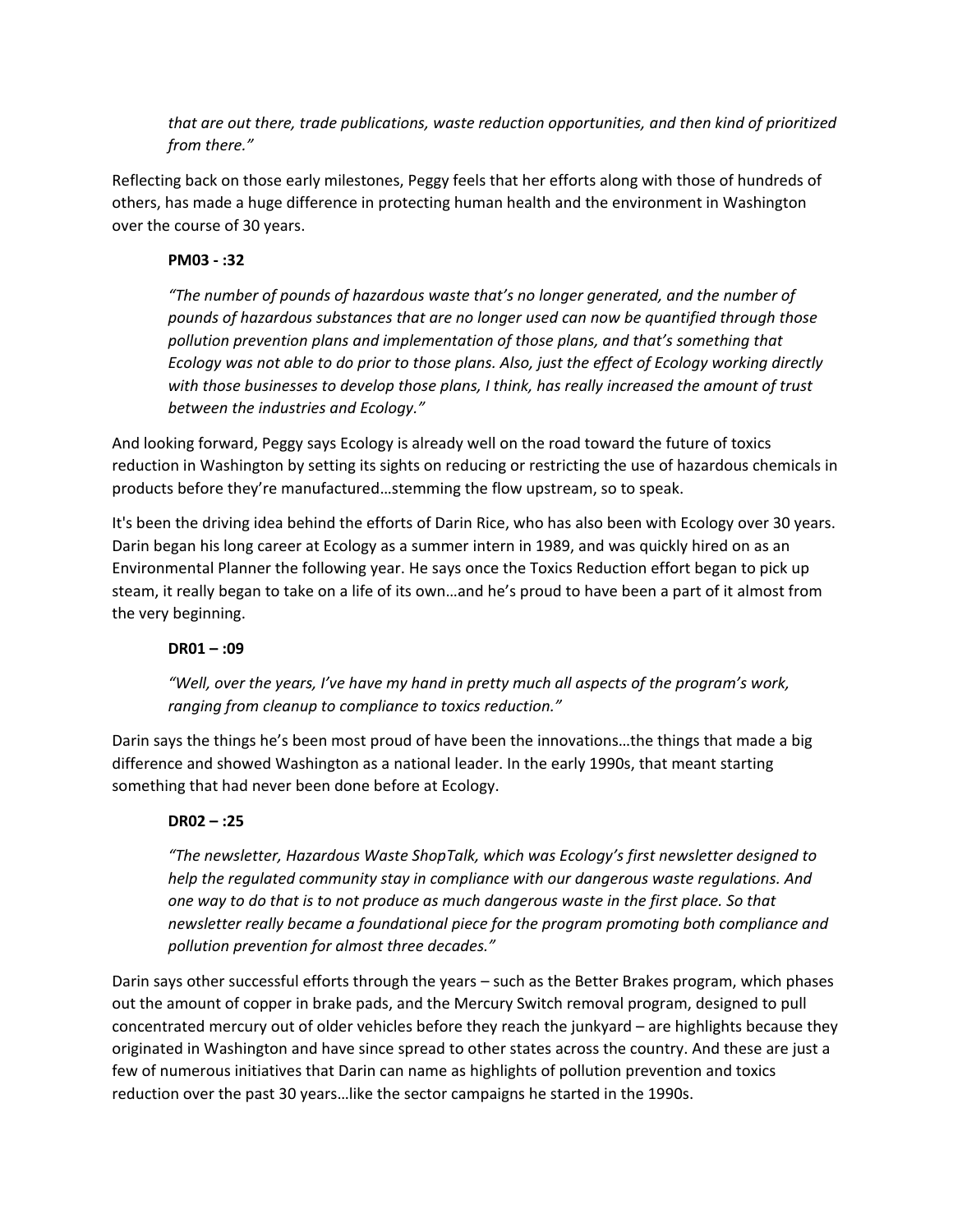### **DR05 - :16**

*"Well, I can only blame myself for this idea. There's thousands of small businesses out there, and while, you know, each of them have less waste that they could mismanage compared to a bigger business, collectively they still create a lot of waste and therefore are a risk that we needed to pay attention to."*

Industry sector campaigns had catchy names, like "Shop Sweeps" for automotive businesses and "Snap Shots" for large scale printing operations. The goal was to visit every shop in the state of Washington – an ambitious, if not impossible goal – and begin reducing toxics through technical assistance…a morecarrot-than-stick approach.

And due to the limited resources available at the local level in cities and towns across Washington, these industry sector campaigns naturally evolved into today's Pollution Prevention Assistance program, in which local entities are given tools and training by Ecology's Hazardous Waste and Toxics Reduction experts in order to equip them with the necessary means to manage small-quantity waste generators at the local level.

# **DR06 – :20**

*"And that program, over the dozen or so years that it's been around, has provided over 40,000 site visits and resolved about the same number of small concerns. And the whole point is keeping small problems small and helping avoid more expensive and damaging waste mismanagement or toxic cleanup issues."*

Around the turn of the century, Darin says the state's solid and hazardous waste plan – known as Beyond Waste – really focused on preventing pollution before it could contaminate the environment, which was a relatively new concept, even though today – terms like zero waste and zero emissions are fairly commonplace. Some skeptics even called the idea "Beyond Belief" rather than Beyond Waste…which Darin took as a career-guiding challenge.

He also oversaw the creation of something called the Technical Resources for Engineering Efficiency, also known as the TREE program…a bold effort to reach out to manufacturers who use hazardous chemicals.

# **DR03 - :17**

*"Basically, if a company can spend several days with us doing a deep engineering dive into their process, we can not only reduce their use of toxic chemicals, we can sometimes help them avoid the need for, say, a major environmental permit, and we can save them a lot of money."* 

And part of the effort to save businesses money falls to another longtime Ecology employee…Hugh O'Neill, who's currently the Toxics Reduction Team Lead at HWTR's southwest regional office. Hugh started at Ecology in August of 1991 as the TR Unit Supervisor. Trouble was, the TR Unit hadn't been fully put together yet, so Hugh immediately set about hiring a crew of specialists to support the Toxics Reduction effort.

Once businesses began submitting their pollution prevention plans shortly afterward, Hugh says it was immediately clear that they had their work cut out for them.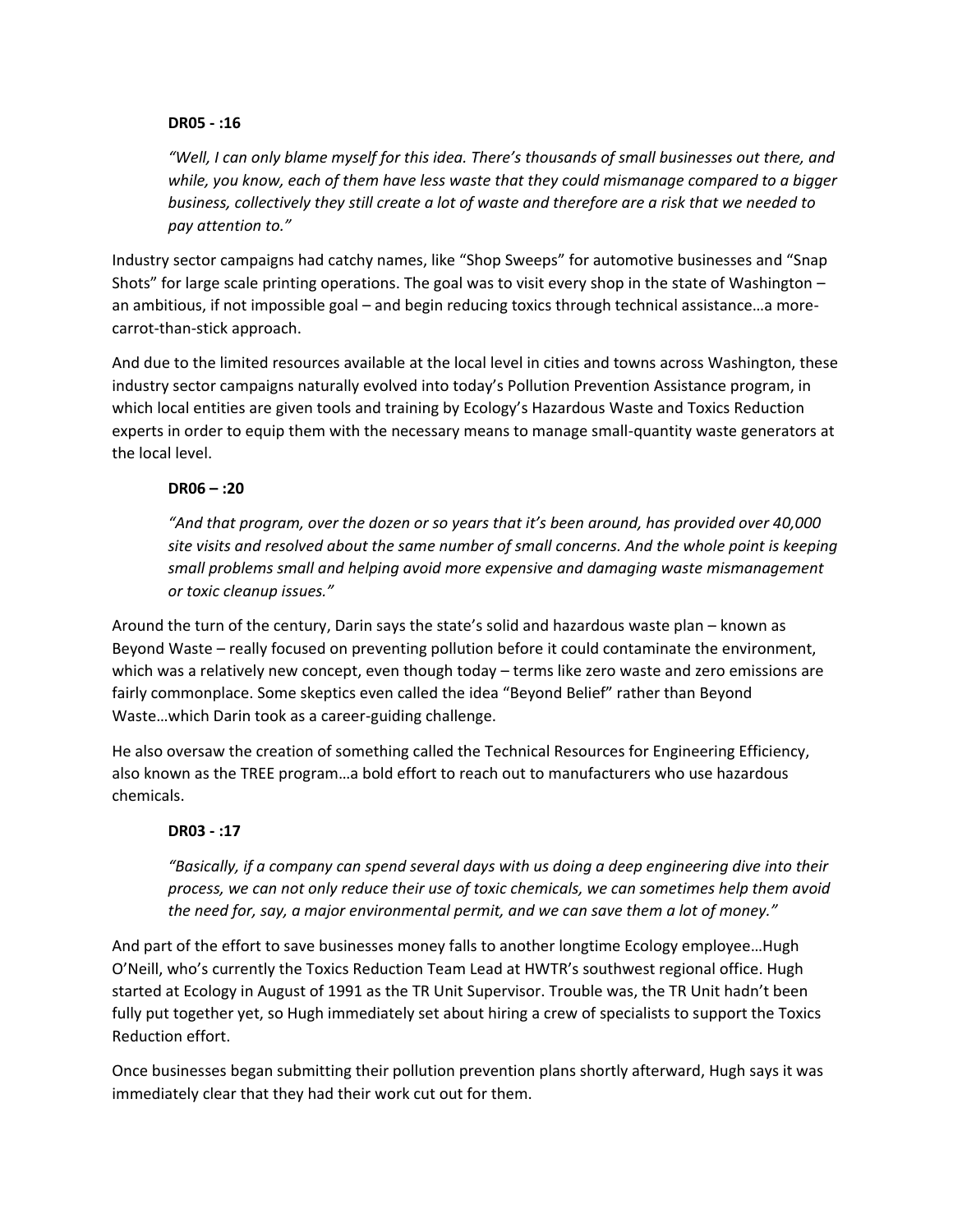### **HO01 - :20**

*"Counting up all the hazardous substances that were being reduced and hazardous waste that were being reduced…I remember it was just a celebration that the businesses were voluntarily implementing these opportunities to reduce all this hazardous waste, and it was…it was adding up to millions and millions of pounds, and it was just a really exciting moment."*

Around 2003, the federal Environmental Protection Agency issues a research paper that indicated lean manufacturing within businesses is becoming a preferable trend that comes with some inherent environmental benefits, but also some environmental blind spots. That led to the development of a project called Lean and Green, in which Ecology staff works directly with businesses to help them identify ways to not only improve their manufacturing processes but do so in an environmentally friendly way that ultimately results in a cost savings. Hugh says that adds up to a win for the businesses, a win for ecology and its partners, and a win for Washington.

#### **HR02 - :22**

*"We're out here to help you understand the regulations, understand how to comply. But we're really out here to help you reduce pollution, reduce waste, be more efficient, improve your profits, reduce your costs, and help the workers at the company have a safer environment, help the communities around those factories have a healthier, safer environment for all of us in Washington state."* 

Some of the people responsible for creating a safer environment in Washington state are Ecology's toxics reduction engineers…a group of passionate individuals dedicated to seeing their mission accomplished in the best way possible. Myles Perkins is one of those folks, who works out of the Northwest Regional office. He spends his days out in the field working with businesses to try and eliminate sources of hazardous waste generation in their industrial processes.

One way to do that is to try and get as far up the processing chain as possible to stem the flow of toxics substances at their source…something called "Source Reduction," which really started taking off when Ecology began looking for safer chemical alternatives.

#### **MP01 - :33**

*"So, a lot of businesses, they use chemicals because they do a great job of either cleaning parts or facilitating a process, so they work well but they typically, in some cases, produce hazardous waste that must be managed and dealt with. And it takes a lot of money and effort and time to deal with that stuff. Our goal with source reduction is to hopefully work with businesses and encourage them to use less toxic chemicals, have safer processes, so that when they're at, you know, the tail end of their production processes, they're not generating the bad stuff, they're not generating toxic waste."*

And Myles was there when the program expanded its focus to waste reduction and toxics elimination in the past several years. Working closely with senior staff, the team began to focus on chemical hazard assessments and knowledge of safer alternatives. As they improved their processes, Myles says source reduction supported the use of hazard assessments to select safer chemical alternatives and safer processes that work about as well as their hazardous counterparts. And businesses, for the most part,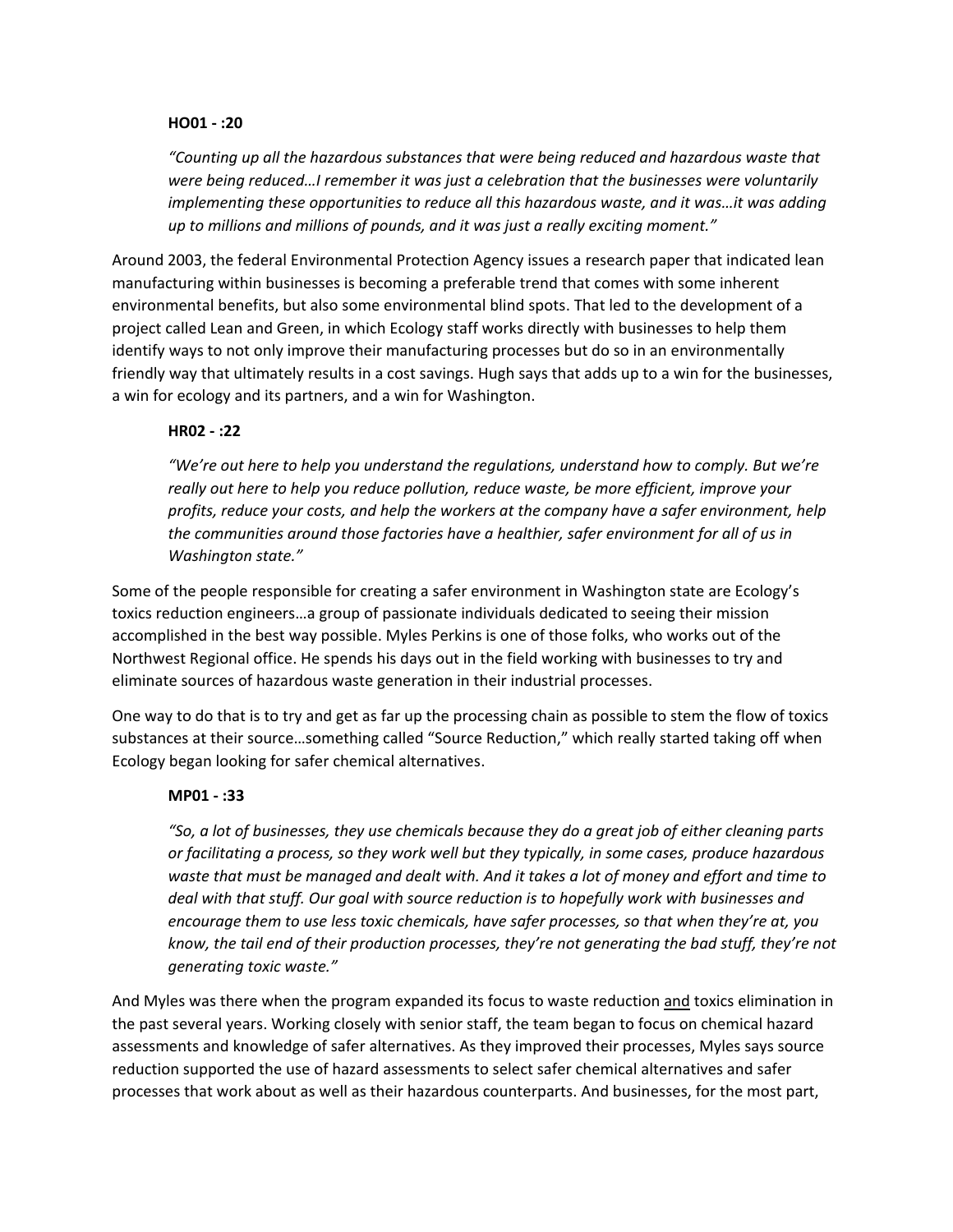have been roundly supportive of this approach – a stark contrast to the early days of pollution prevention.

## **MP02 - :23**

*"We've had a lot of businesses that are very eager to reduce their footprint, to reduce their chemical use, and so those people are very receptive once we're able to work with them. Our whole goal of preventing pollution and reducing resource use is, in my head, very paramount to a healthy future, and so our goal, again, in the state of Washington is to really try to promote those practices."* 

Part of promoting the use of safer alternatives includes not only identifying better chemicals but encouraging their use. But what if alternatives don't even exist yet? That's where Haz-Waste's Safer Chemist Lead, Saskia Van Vergen, comes in. Having spent nearly ten years overseeing the agency's chemical improvement efforts, Saskia says it's an area that's about as complex as it is necessary to reduce the use of toxics in Washington.

# **SVB01 - :34**

*"When looking for safer alternatives, one really needs to understand what the chemical of concern is being used for. So, is it necessary in the product or the process where it's being used? If it is necessary, what is the function of the chemical or the product that it's in? And that helps us identify which alternatives are safer chemicals, for example, is something a carcinogen? Is it a mutagen or reproductive hazard? Is it harmful for the environment, such as is it toxic to aquatic species? And is it persistent or bioaccumulative?"*

All that work is to ensure the potentially safer chemical isn't a regrettable substitution…something that turns out to be even worse that what it was intended to replace. But Saskia says sometimes…there just isn't a safer chemical available. And that's where Green Chemistry efforts come into play. If you have a situation where you've defined the characteristics of an alternative and it's performance needs, it can lead to innovations that adhere to Green Chemistry principles…something mostly unheard of back when Ecology's toxics reduction efforts first began. Enterprising scientists can actually create new chemicals that have less of an impact on the environment and human health while meeting the needs of an industry looking to reduce its toxic output.

### **SVB02 - :20**

*"If there is an application where an innovation is needed, rather than saying oh, there's no safer alternative, it actually empowers the chemists, and the material scientists, and engineers, where one can design solutions that can work in these spaces where chemicals of concern seem to at this point be the only chemical, or solvent, or product that can be used."*

When it comes to toxics reduction, Saskia says we should always be in a continuous state of improvement…something Darin Rice has been working on for over three decades. Since joining Ecology as an intern in the late 1980s, Darin has worked his way up through the ranks at HWTR, becoming manager of the entire program not once…but twice, with a brief sabbatical in between. Under his leadership, the program has evolved its focus from preventing cleanups…to preventing hazardous chemical use in the first place.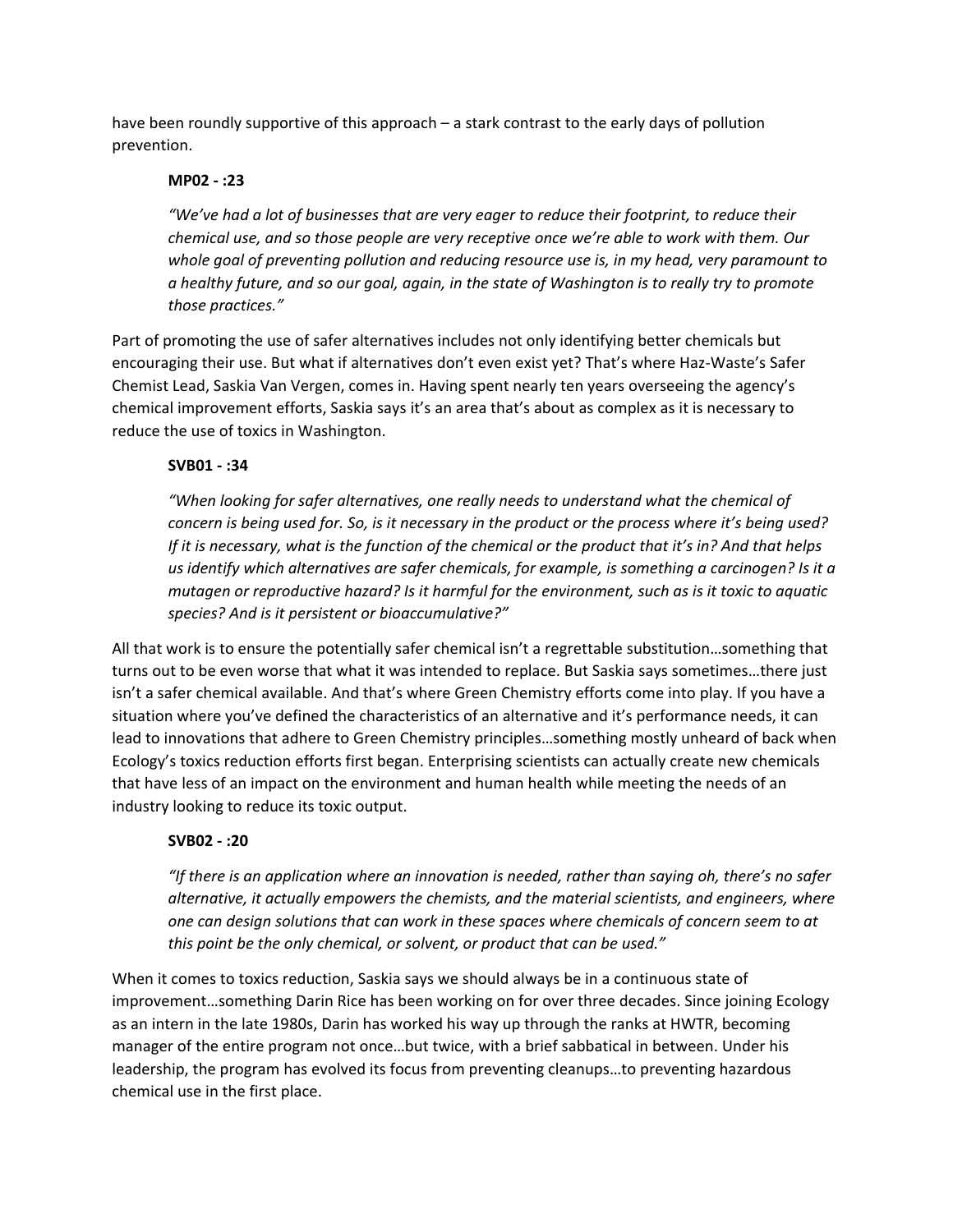#### **DR07 - :20**

*"Cleanups are straightforward, right? The soil was dirty, and now it's clean. It's pretty simple, right? But showing the value of prevention has been a trickier thing. But I think that, over the years, we've gotten better at that. We are showing that prevention works, and that it costs way less than waste management and cleanup."*

Over the years, Washington has enacted strong industrial regulations meant to ensure that what billows from a smokestack, oozes from a sewage discharge pipe, or slowly leaches from a stagnant 55-gallon drum doesn't harm human health or the environment. But even the strongest end-of-pipe regulations aren't going to solve the toxics challenges we face today. To do that, Darin says we've got to get toxic chemicals out of consumer products, because that's the biggest source of chemical impact to people and the environment today.

### **DR08 - :26**

*"It's coming from the small but steady releases of chemicals embedded in millions of everyday consumer products that find their way a little at a time into our food, dust, water, soil, bodies, our kids, salmon, orcas, and the environment in general. I mean, look around you. Think about the everyday consumer products in your home, office, garage, shed, driveway, or in your kids' school."*

And Darin says it would be a nearly insurmountable task if it weren't for the valuable partnerships Ecology and the Hazardous Waste Program has forged throughout the years. Ecology's pollution prevention efforts have benefitted greatly through strategic alliances with other government agencies, local, state, and federal, as well as community groups, nonprofits and advocacy organizations.

### **DR09 - :44**

*"Department of Health, first and foremost, comes to mind. There's a big overlap in sort of a shared mission of protecting human health. I should also mention Toxic Free Future, formerly called the Toxics Coalition. In passing laws like the Children's Safe Products Act, Safer Products for Washington, we collaborated and shared perspectives and our combined efforts I think helped get those laws passed. And EPA has always, you know, been a very strong partner over the decades. There are some areas where they've really made a difference, I think, for us. One is their Safer Choice program that helps consumers and businesses and purchasers find products that perform and contain ingredients that are safer for human health and the environment."*

After 32 years of service to the state…Darin is finally retiring, confident his efforts to make Washington safer for human health and the environment have been successful. He'll be passing along the torch to a new generation of scientists, advocates, and environmentalists who share his passion for the mission, and as he looks back on how far we've come…he also recognizes that more must be done.

#### **DR04 – :39**

*"I guess at the thousand-foot level, our efforts to get at the source to meaningfully address toxics in products is working. We're making progress. There are fewer flame retardants being found in wildlife. We've reduced copper from brake pads going into the environment by over half. We've removed over a quarter-million mercury switches from automobiles before that mercury could*